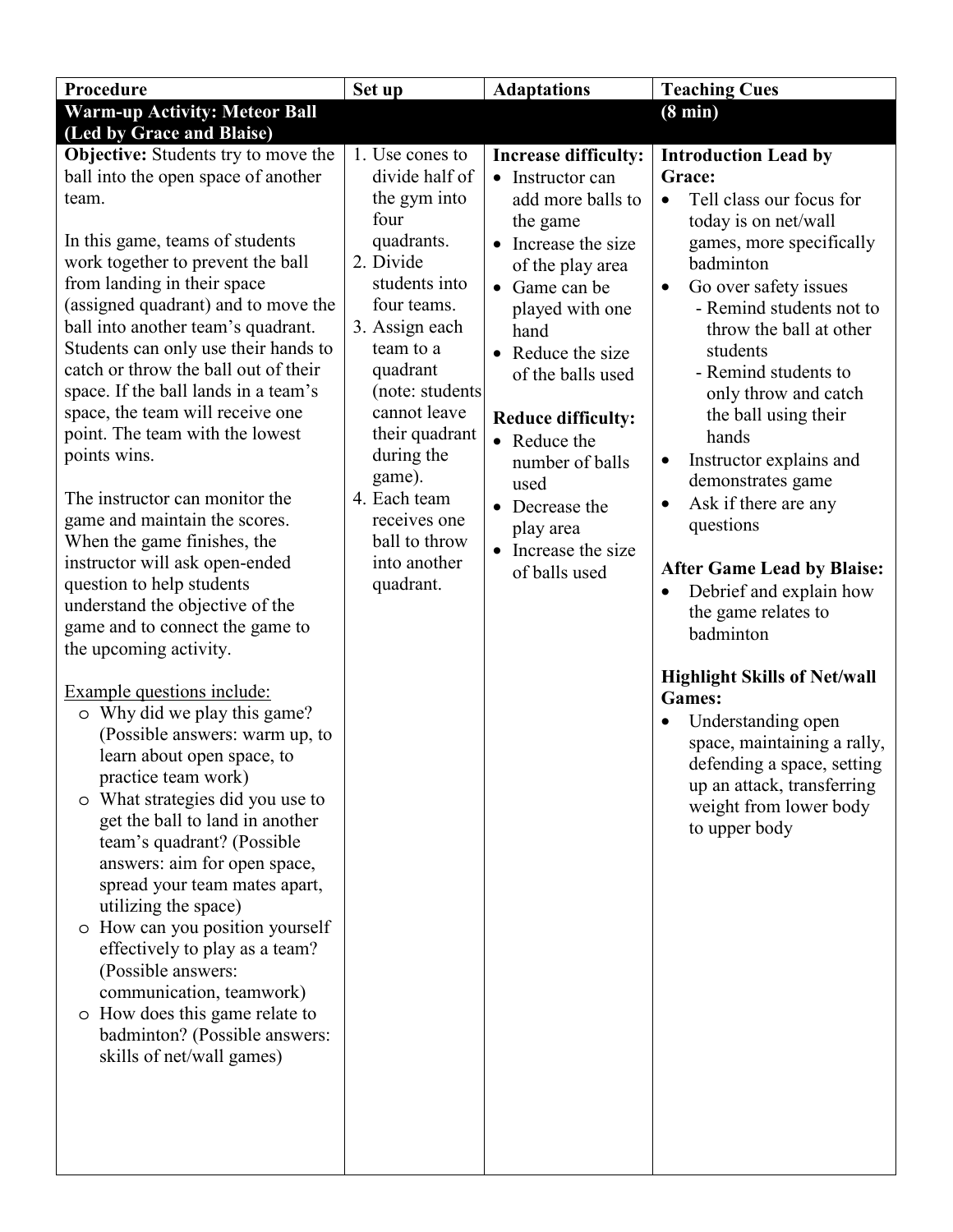| <b>Skill Development: Forehand</b>                                                                                                                                                                                                                                                                                                                                                                                                                                                   |                                                                                                                                               | (4 min) |                                                                                                                                                                                                                                                                                                                                                                                                                                                                                                                                                                                                                                                                                                                                                                                                                                                                                                      |  |  |  |
|--------------------------------------------------------------------------------------------------------------------------------------------------------------------------------------------------------------------------------------------------------------------------------------------------------------------------------------------------------------------------------------------------------------------------------------------------------------------------------------|-----------------------------------------------------------------------------------------------------------------------------------------------|---------|------------------------------------------------------------------------------------------------------------------------------------------------------------------------------------------------------------------------------------------------------------------------------------------------------------------------------------------------------------------------------------------------------------------------------------------------------------------------------------------------------------------------------------------------------------------------------------------------------------------------------------------------------------------------------------------------------------------------------------------------------------------------------------------------------------------------------------------------------------------------------------------------------|--|--|--|
| <b>Grip and Serve (Led by Chrissy)</b>                                                                                                                                                                                                                                                                                                                                                                                                                                               |                                                                                                                                               |         |                                                                                                                                                                                                                                                                                                                                                                                                                                                                                                                                                                                                                                                                                                                                                                                                                                                                                                      |  |  |  |
| • Instructor reviews proper<br>forehand v-grip<br>Students demonstrate forehand<br>grip<br>Instructor checks students for<br>proper grip<br>Instructor teaches students how<br>to hold the birdie properly<br>Students demonstrate how to<br>hold birdie properly and<br>instructor checks<br>Instructor demonstrates forehand<br>serve<br>Students practice forehand serve<br>$\bullet$<br>without birdies<br>Instructor checks for proper<br>$\bullet$<br>forehand serve technique | • Rackets will<br>be given to<br>students<br>$\bullet$ Ensure<br>students have<br>adequate<br>space between<br>them to<br>practice<br>serving |         | V-grip<br>Hold racket with<br>handshake grip<br>Ensure there is a v-shape<br>$\bullet$<br>between thumb and index<br>finger<br><b>Birdie</b><br>Instructor will show<br>$\bullet$<br>students the structure of<br>the birdie<br>Hold the flexible part of<br>$\bullet$<br>the birdie with thumb and<br>index finger<br>Harder part of birdie<br>$\bullet$<br>facing downwards<br><b>Ready Position:</b><br>Stand sideways, non-<br>racket foot at front,<br>weight is on back foot<br>Hold racket back with<br>$\bullet$<br>racket head facing<br>downwards<br>Hold racket with proper<br>$\bullet$<br>V-grip<br><b>Execution</b> (Swing):<br>Transfer weight from<br>$\bullet$<br>back foot to front foot<br>while swinging racket<br>Swing racket downwards<br><b>Follow through:</b><br>End racket swing on left<br>$\bullet$<br>shoulder if right handed,<br>or right shoulder if left<br>handed |  |  |  |
|                                                                                                                                                                                                                                                                                                                                                                                                                                                                                      |                                                                                                                                               |         |                                                                                                                                                                                                                                                                                                                                                                                                                                                                                                                                                                                                                                                                                                                                                                                                                                                                                                      |  |  |  |
|                                                                                                                                                                                                                                                                                                                                                                                                                                                                                      |                                                                                                                                               |         | Ask students if they have any<br>questions                                                                                                                                                                                                                                                                                                                                                                                                                                                                                                                                                                                                                                                                                                                                                                                                                                                           |  |  |  |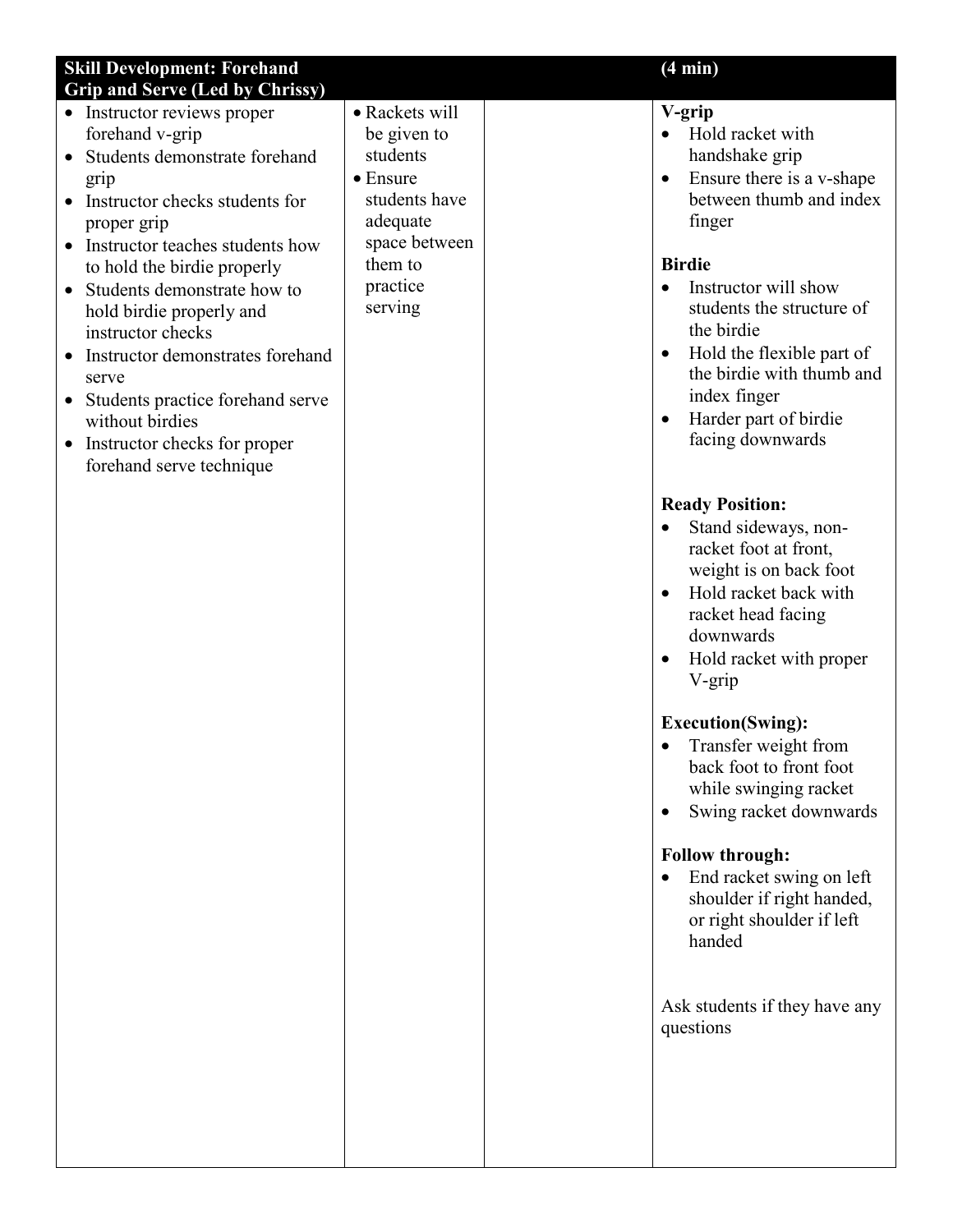| <b>Skill Development Practice: Pair</b><br><b>Practice (Led by Esther)</b>                                                                                                                                                                                                                                                                                                                      |                                                                                                                                                                                                      | $(3 \text{ min})$                                                                                                                                                                                                                                                                                                                                                                                                                                                                                                                                        |                                                                                                                                                                                                                                                                                                                                                                                                                                                                                                                                                                                                              |  |
|-------------------------------------------------------------------------------------------------------------------------------------------------------------------------------------------------------------------------------------------------------------------------------------------------------------------------------------------------------------------------------------------------|------------------------------------------------------------------------------------------------------------------------------------------------------------------------------------------------------|----------------------------------------------------------------------------------------------------------------------------------------------------------------------------------------------------------------------------------------------------------------------------------------------------------------------------------------------------------------------------------------------------------------------------------------------------------------------------------------------------------------------------------------------------------|--------------------------------------------------------------------------------------------------------------------------------------------------------------------------------------------------------------------------------------------------------------------------------------------------------------------------------------------------------------------------------------------------------------------------------------------------------------------------------------------------------------------------------------------------------------------------------------------------------------|--|
| • Divide students into pairs (or<br>ask students to find a partner)<br>Student A stands behind hula<br>hoop and student B stands a few<br>meters away (marked line)<br>Student A throws birdie to<br>$\bullet$<br>student B. Student B practices<br>their forehand serve to hit the<br>birdie into the hula hoop.<br>Student A and B switch roles<br>upon hearing a signal from the<br>teacher. | • Mark where<br>students stand<br>· Hula hoops<br>and birdies<br>will be placed<br>on one side of<br>the gym $(1$ set<br>of hula hoops<br>and birdies<br>per pair).                                  | <b>Increase difficulty:</b><br>• Student A can<br>forehand serve<br>the birdie to<br>student B<br>• Students can<br>practice forehand<br>serve techniques<br>with their non-<br>dominate hand<br>• Increase the<br>distance between<br>students and hula<br>hoops<br>• Change the<br>position of hula<br>hoops to help<br>students practice<br>hitting at various<br>angles<br>• Reduce the size<br>of hula hoops<br><b>Reduce difficulty:</b><br>• Reduce the<br>distance between<br>students and hula<br>hoops<br>• Increase the size<br>of hula hoops | Instructor explains and<br>$\bullet$<br>demonstrates the hula<br>hoops pair activity<br>Remind students to use<br>$\bullet$<br>proper forehand grip and<br>forehand serve<br>Ask students if they have<br>$\bullet$<br>any questions<br><b>Safety</b><br>Instructor reminds<br>students to be careful not<br>to trip over hula hoops<br>Instructor reminds<br>$\bullet$<br>students to be mindful of<br>their racket swings<br>Feedback<br>Instructor observes<br>$\bullet$<br>students and provides<br>feedback for students<br>Instructor will help<br>$\bullet$<br>students correct improper<br>technique |  |
| <b>Cumulative Activity: Rally</b><br>(Led by Chrissy)<br>Instructor signals students to<br>stop and listen<br>Instructor tells students they can<br>$\bullet$<br>start to rally with their partner<br>using the badminton forehand<br>serve techniques they learned                                                                                                                             | <b>Students</b><br>$\bullet$<br>move hula<br>hoops to the<br>center<br>(where there<br>is equal<br>space<br>between<br>students)<br>Students use<br>$\bullet$<br>hula hoops<br>as a net<br>(divider) | <b>Increase difficulty:</b><br>Students can<br>practice<br>forehand serve<br>techniques with<br>their non-<br>dominate hand<br>Students can<br>stand further<br>apart<br><b>Decrease</b><br>difficulty:<br>Students can<br>stand closer<br>together                                                                                                                                                                                                                                                                                                      | $(2 \text{ min})$<br><b>Safety</b><br>Instructor reminds<br>students to be careful not<br>to trip over hula hoops<br>Instructor reminds<br>$\bullet$<br>students to be mindful of<br>their racket swings<br>Feedback<br><b>Instructor</b> observes<br>students and provides<br>feedback for students<br>Instructor will help<br>$\bullet$<br>students correct improper<br>technique                                                                                                                                                                                                                          |  |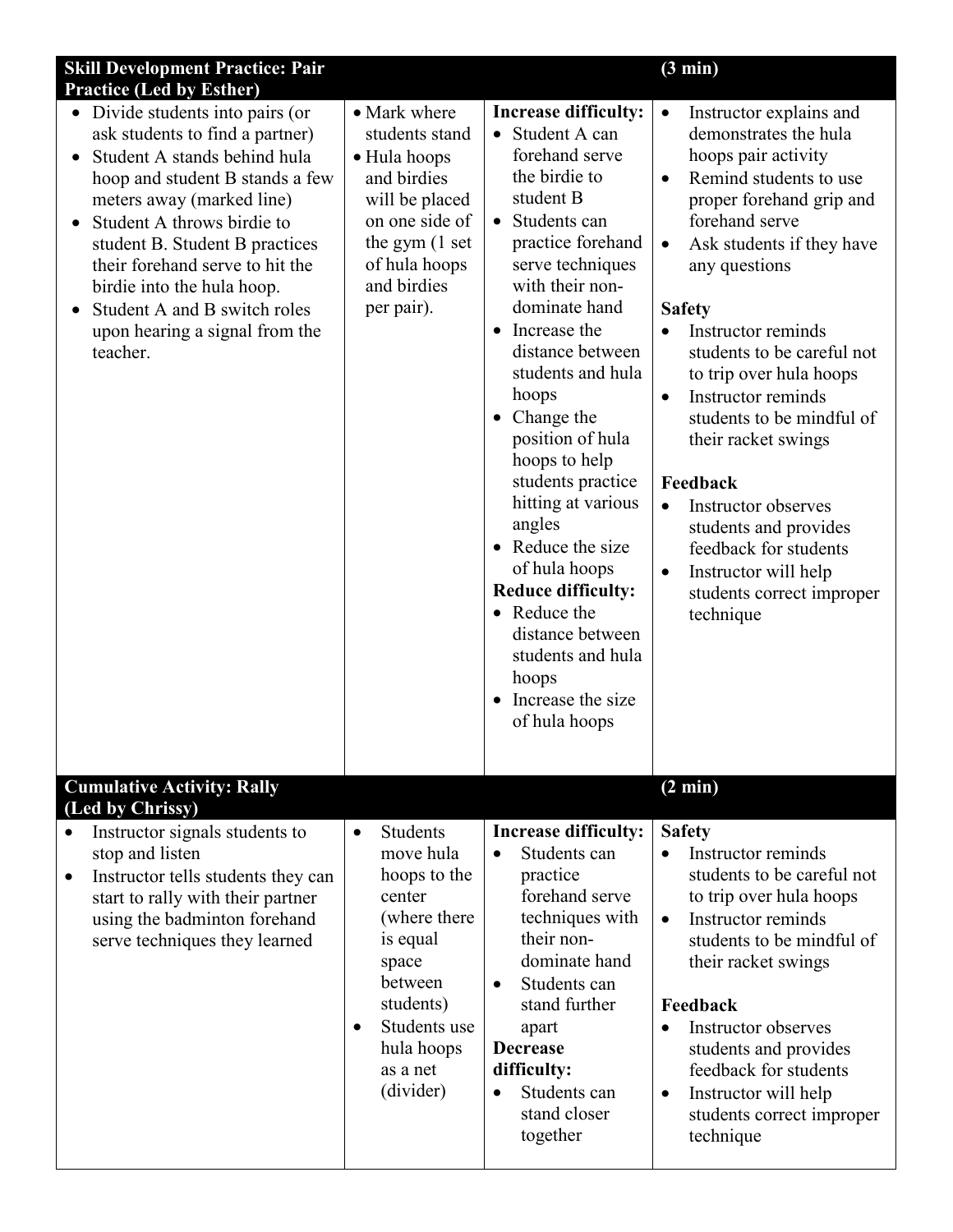| <b>Conclusion/Cool down (Led by</b><br>Ivy)                                                                                                                     |                                                  | $(3 \text{ min})$                                                                                                                                                                                                                                                                                                                                                                                                                                                           |
|-----------------------------------------------------------------------------------------------------------------------------------------------------------------|--------------------------------------------------|-----------------------------------------------------------------------------------------------------------------------------------------------------------------------------------------------------------------------------------------------------------------------------------------------------------------------------------------------------------------------------------------------------------------------------------------------------------------------------|
| <b>Part 1: Stretching</b><br>Instructor leads the following<br>stretches:<br>Wrist flexion<br>Wrist extension<br>Posterior shoulder stretch<br>• Foreword lunge | Instructor and<br>students stand<br>in a circle. | <b>Debrief</b><br>Instructor asks students the<br>following question:<br>• What game tactics are<br>necessary for net/wall<br>games?<br>• What is the ready stance<br>for a badminton serve?<br>• What is the proper<br>execution of a serve in<br>badminton?<br>• What is the proper follow<br>through of a badminton<br>serve?<br>• How can you ensure you<br>have a proper v-grip for<br>holding the badminton<br>racket?<br>What was the purpose of<br>the meteor game? |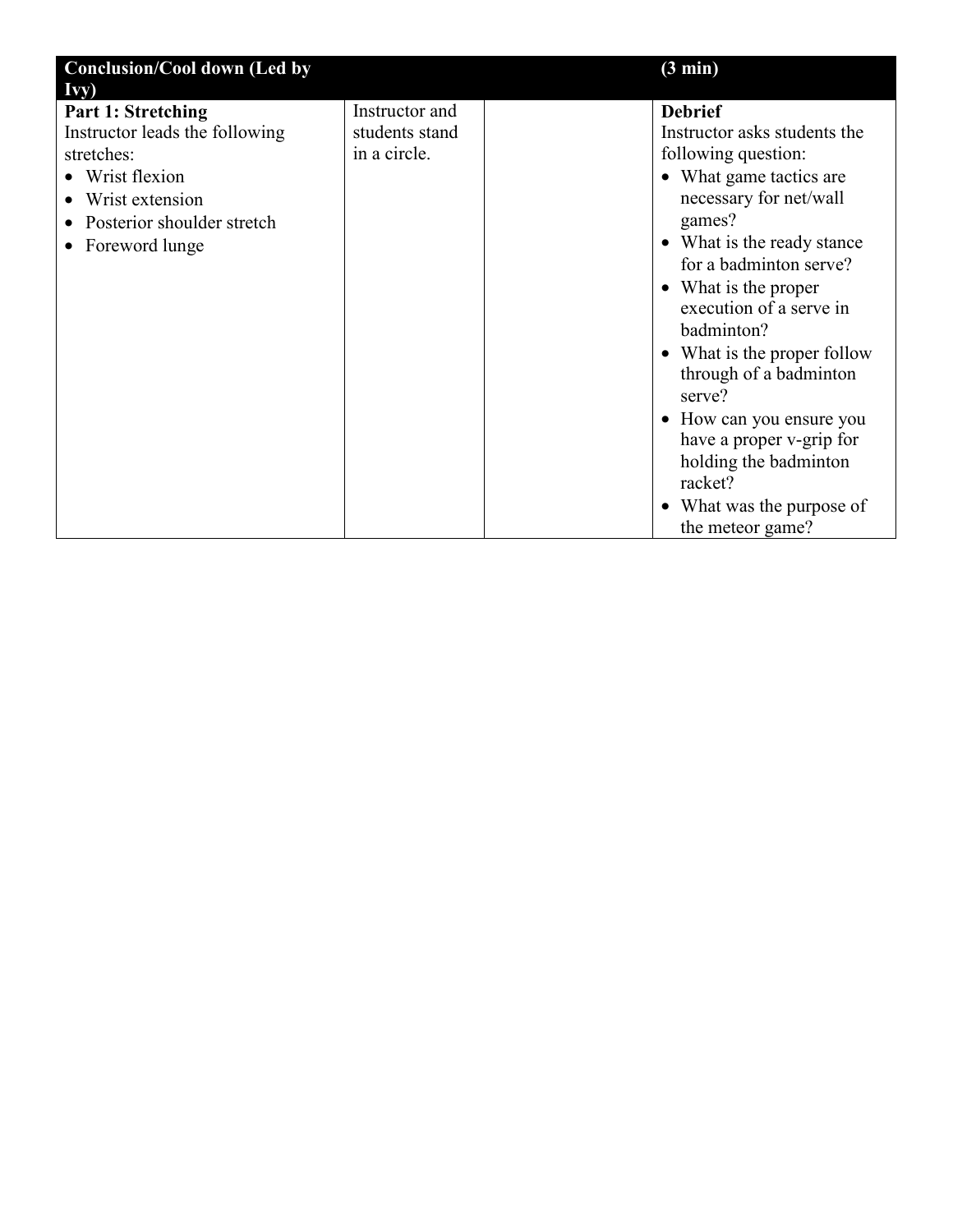# **Formative Assessment for Forehand Serve**

| Criteria                                                                                                                                    | <b>Not Meeting</b> | <b>Approaching</b> | <b>Meeting</b> | <b>Comments</b> |
|---------------------------------------------------------------------------------------------------------------------------------------------|--------------------|--------------------|----------------|-----------------|
| <b>Ready Position</b>                                                                                                                       |                    |                    |                |                 |
| Hold the racket with<br>proper V-grip                                                                                                       |                    |                    |                |                 |
| Hold the birdie<br>properly                                                                                                                 |                    |                    |                |                 |
| Stand at a sideways<br>position with non-<br>racket foot at front<br>and racket foot at<br>back with weight on<br>back foot                 |                    |                    |                |                 |
| Bring the racket<br>back with racket<br>head facing<br>downwards (wind-<br>up)                                                              |                    |                    |                |                 |
| <b>Execution (Swing)</b><br>Transfer the weight<br>from back foot to<br>front foot                                                          |                    |                    |                |                 |
| Proper swing<br>downwards                                                                                                                   |                    |                    |                |                 |
| <b>Follow Through</b><br>End racket swing<br>over your left<br>shoulder if right<br>handed or over your<br>right shoulder if left<br>handed |                    |                    |                |                 |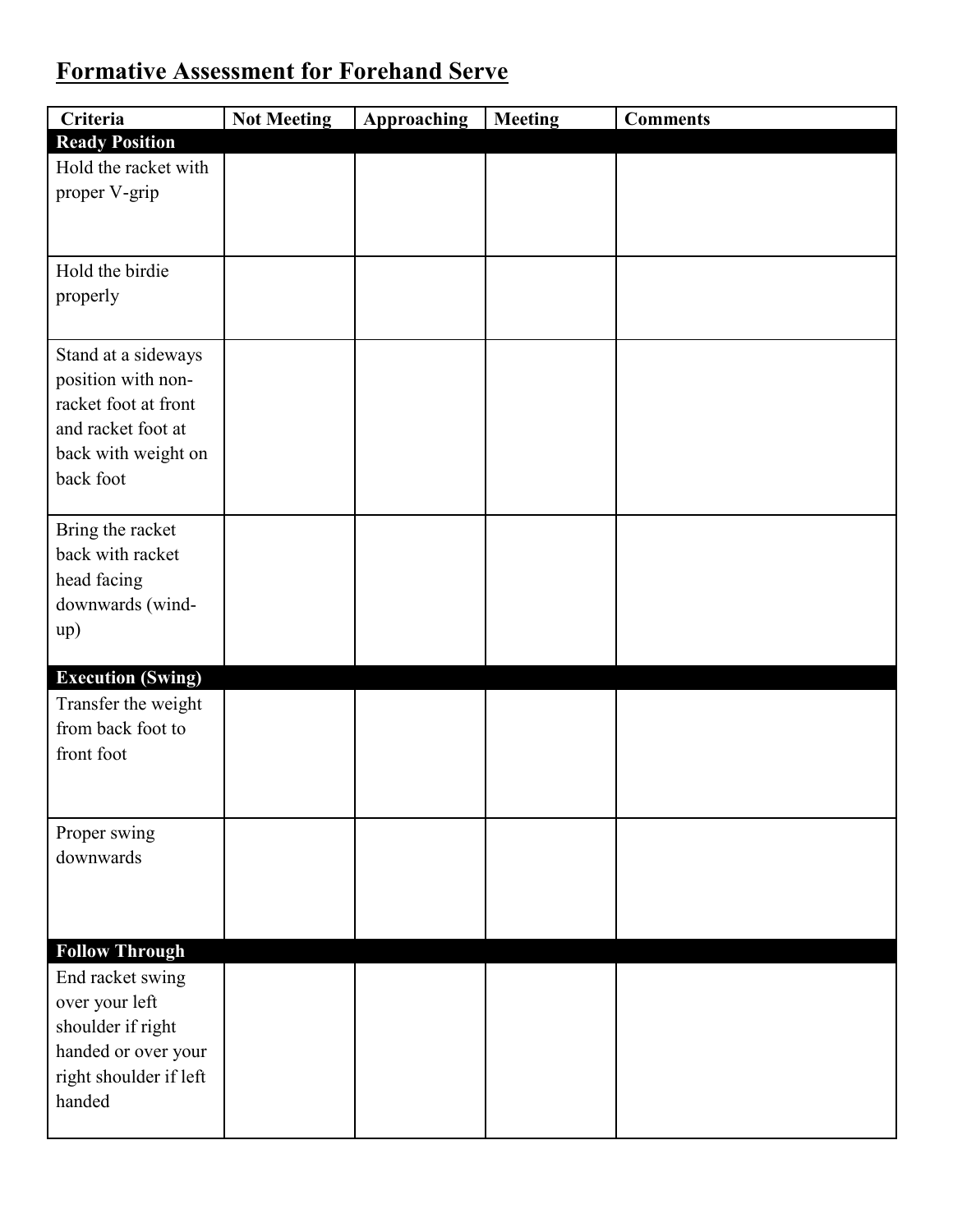## **Summative Assessment**

|                        |                    | Not meeting         | <b>Approaching</b>  | <b>Meeting</b>      | <b>Comments:</b> |
|------------------------|--------------------|---------------------|---------------------|---------------------|------------------|
|                        |                    | <b>Expectations</b> | <b>Expectations</b> | <b>Expectations</b> |                  |
| <b>Net/wall skills</b> | <b>Phases of</b>   | Occasionally        | Often               | Demonstrates        |                  |
|                        | movement-          | demonstrates        | demonstrates        | the three           |                  |
|                        | ready position,    | the three           | the three           | movements           |                  |
|                        | movement and       | movements.          | movements.          | consistently and    |                  |
|                        | follow through     |                     |                     | with                |                  |
|                        |                    |                     |                     | confidence.         |                  |
|                        | <b>Stationary</b>  | Occasionally        | Often               | Demonstrates        |                  |
|                        | movement           | demonstrates        | demonstrates        | consistent          |                  |
|                        | $skills -$         | control             | control             | control of          |                  |
|                        | controlled and     | movements and       | movements and       | movements and       |                  |
|                        | sequence           | determines          | determines          | determines          |                  |
|                        | movement           | appropriate         | appropriate         | appropriate         |                  |
|                        | skills             | sequences.          | sequences.          | sequences.          |                  |
| Net/wall               | <b>Understands</b> | Occasionally        | Often hits shots    | Strategically       |                  |
| techniques             | open space         | hits shots into     | into open space     | places shots in     |                  |
|                        |                    | open space          |                     | open space          |                  |
|                        |                    |                     |                     |                     |                  |
|                        |                    |                     |                     |                     |                  |
|                        |                    |                     |                     |                     |                  |
|                        |                    |                     |                     |                     |                  |
|                        | <b>Understands</b> | Occasionally        | Often covers        | Uses a variety      |                  |
|                        | court strategies   | varies shots,       | the court and       | of shots, speeds    |                  |
|                        |                    | speeds and          | demonstrates        | and depth.          |                  |
|                        |                    | depth.              | shots, speeds       |                     |                  |
|                        |                    |                     | and depth.          |                     |                  |
|                        |                    |                     |                     |                     |                  |
|                        |                    |                     |                     |                     |                  |
| <b>Team Play</b>       | Safe use of        | Occasionally        | Often uses          | Safely uses         |                  |
|                        | equipment and      | equipment           | equipment and       | equipment and       |                  |
|                        | facilities         | reminders to        | facilities safely.  | facilities.         |                  |
|                        |                    | use equipment       |                     |                     |                  |
|                        |                    | and facilities      |                     |                     |                  |
|                        |                    | safely.             |                     |                     |                  |
|                        |                    |                     |                     |                     |                  |
|                        | Participation      | Requires            | Assumes             | Detects             |                  |
|                        | and                | prompting for       | responsibility      | opponent's          |                  |
|                        | sportsmanship      | physical            | for own space       | weakness and        |                  |
|                        |                    | activity.           | on the court.       | helps set the       |                  |
|                        |                    |                     |                     | team strategy.      |                  |
|                        |                    |                     |                     |                     |                  |
|                        |                    |                     |                     |                     |                  |